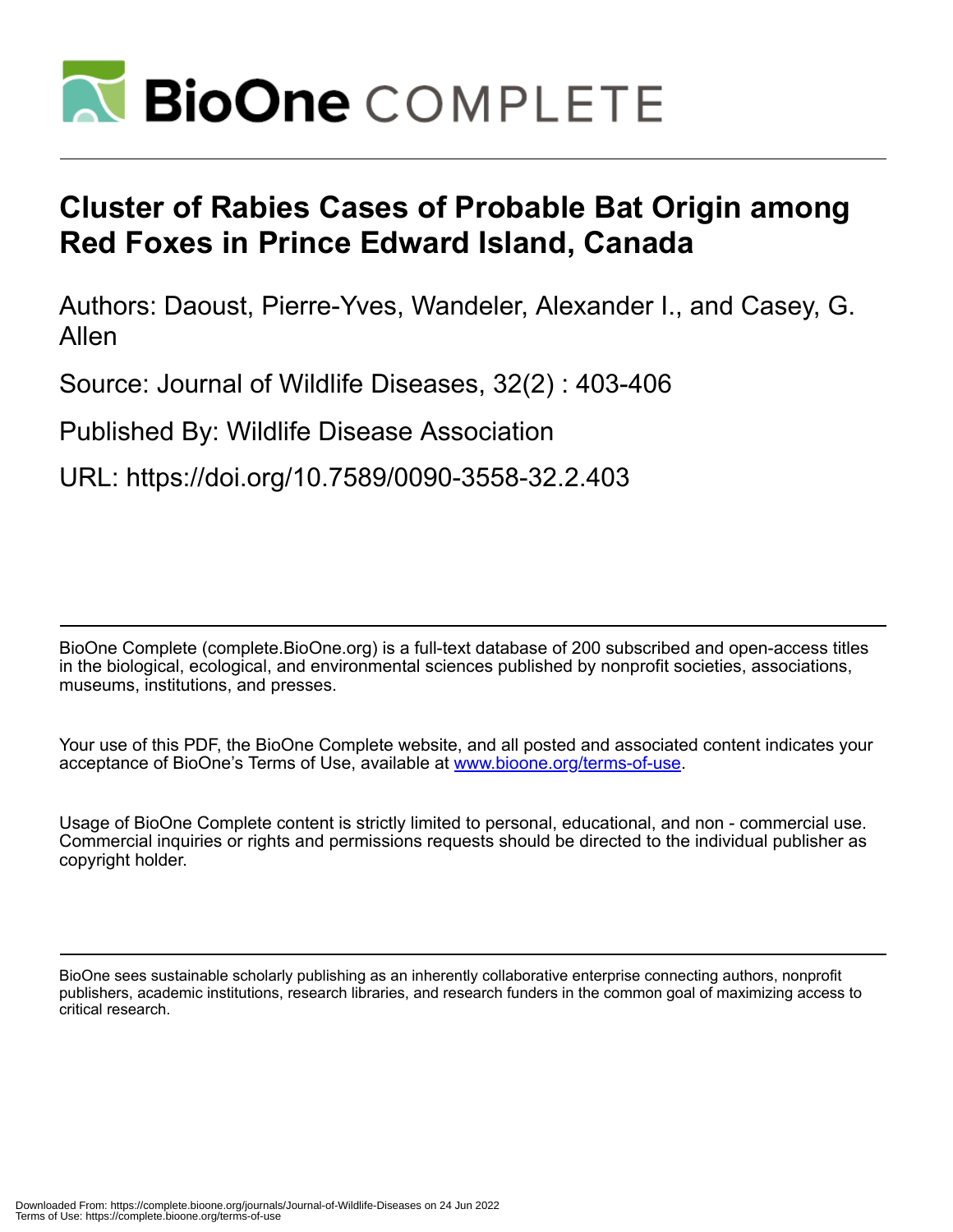## **Cluster of Rabies Cases of Probable Bat Origin among Red Foxes in Prince Edward Island, Canada**

Pierre-Yves Daoust,<sup>1</sup> Alexander I. Wandeler,<sup>2</sup> G. Allen Casey,<sup>2</sup> 1 Department of Pathology and Microbiology, Atlantic Veterinary College, University of Prince Edward Island, Charlottetown, Prince Edward Island, Canada C1A 4P3; <sup>2</sup> Rabies Unit, Animal Diseases Research Institute, Agriculture Canada, P.O. Box 11300, Station H, Nepean, Ontario, Canada K2H 8P9

ABSTRACT: Between 15 November and 13 December 1993, three cases of rabies of probable bat origin were confirmed in red foxes (Vulpes vulpes) from the same area of Prince Edward Island, Canada, previously thought to be free of rabies in terrestrial mammals. Such clusters have rarely been described in North America.

Key words: Rabies, red fox, Vulpes vulpes, bat, case report.

Rabies is enzootic among some bat species throughout North America (Baer and Smith, 1991). Rabies of bat origin is diagnosed only occasionally in individual domestic and wild terrestrial mammals, and bat strains of rabies virus are not known to play an important role in terrestrial rabies enzootics (Smith and Baer, 1988). The reasons for this are not clear but may involve several factors, such as the amount and duration of virus excretion in the host's saliva, the degree of aggressive behavior caused by the disease, the length of the incubation period of the disease, and the population dynamics particular to the host species (Wandeler, 1991). These factors also may explain why, generally, a single species of terrestrial mammal acts as the main reservoir of rabies in different geographic areas. Individual cases of rabies of probable bat origin in domestic and wild terrestrial mammals were reported recently in eastern Canada (Webster et al., 1989). However, clusters of such cases have rarely been described in North America. We report a cluster of rabies of probable bat origin in red foxes (Vulpes vulpes) in the province of Prince Edward Island (PEI), Canada.

On 15 November 1993, a freshly dead red fox found in a backyard at the edge of the town of Summerside (46°22'N,

63°45′W), central PEI, was submitted for necropsy by a conservation officer of the PEI Fish & Wildlife Division to the Atlantic Veterinary College (AVC), University of Prince Edward Island, Charlottetown. This animal was a male of undetermined age in very poor body condition, as indicated by the complete absence of fat reserves. Its stomach was empty, but there was no gross lesion other than emaciation. Samples of brain, peripheral nerves, eye, heart, lung, liver, kidney, bladder, adrenal gland, skeletal muscle, and testicle were fixed in 10% formalin, dehydrated in graded alcohol, embedded in paraffin, sectioned at 5  $\mu$ m, and stained with hematoxylin and eosin. Half of the brain was frozen at  $-20$  C. Microscopically, the only significant lesion was a nonsuppurative encephalitis which included perivascular cuffing, diffuse and multifocal microgliosis, and the presence of acidophilic intracytoplasmic inclusion bodies compatible with Negri bodies within a few neurons. Rabies viral antigen was identified by the fluorescent antibody technique in the brain of this animal with the use of fluorescein-labelled anti-nucleoprotein antibodies prepared at the Animal Diseases Research Institute, Agriculture Canada (Nepean, Ontario, Canada) (Webster and Casey, 1988).

We attempted to identify the virus variant by determining the reaction patterns of viral antigen in brain smears with a panel of 15 anti-nucleoprotein monoclonal antibodies (MAbs), and of virus grown on murine neuroblastoma cells (line NA-C1300, originally supplied by Dr. T. J. Wiktor, Wistar Institute of Anatomy and Biology, Philadelphia, Pennsylvania, USA) with a panel of 99 anti-nucleoprotein, anti-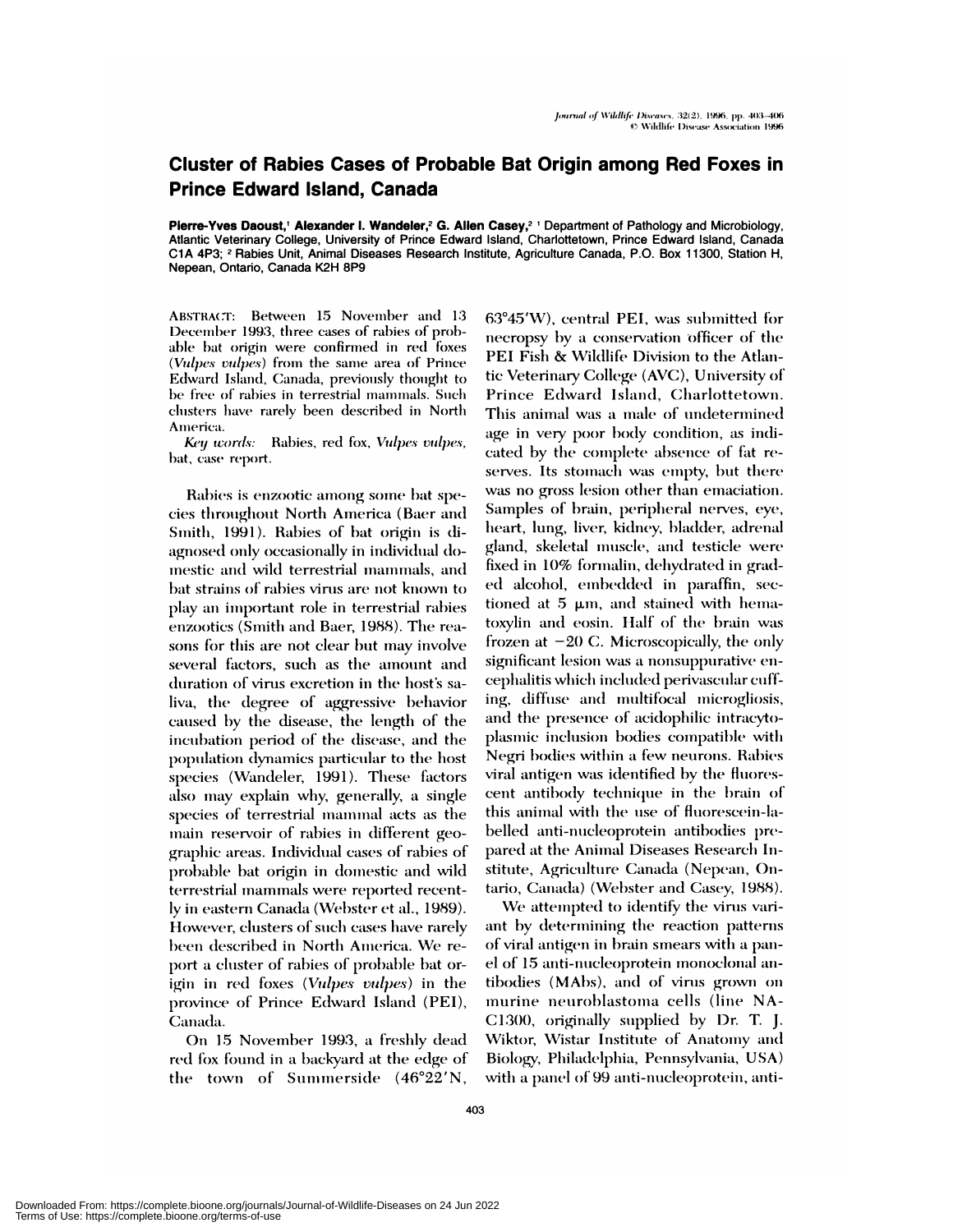TABLE 1. Reaction patterns of selected anti-nucleoprotein monoclonal antibodies (MAb) with some rabies virus variants in northeastern North America.

|        |           | Rabies virus variants |           |           |                |           |           |  |
|--------|-----------|-----------------------|-----------|-----------|----------------|-----------|-----------|--|
| MAb    | 1ª        | $\overline{2}$        | 3         | 4         | $\overline{5}$ | 6         |           |  |
| 51DF12 | $+b$      | $\ddot{}$             | $\ddot{}$ | $\ddot{}$ | $\ddot{}$      | $\ddot{}$ | $\ddot{}$ |  |
| 16DA2  | $+$       |                       | $\ddot{}$ | $\ddot{}$ | $\pm$          | 土         | $\pm$     |  |
| 20CB11 | $+$       | $\ddot{}$             |           | $\ddot{}$ | $+$            | $^{+}$    | $+$       |  |
| 24FF11 |           | $+$                   |           |           |                |           |           |  |
| 26BD6  | $\pmb{+}$ | $\ddot{}$             | $\ddot{}$ | $\ddot{}$ |                |           |           |  |
| 26BH11 | $\ddot{}$ | 土                     | $\ddot{}$ |           | $\ddot{}$      | $\ddot{}$ | $\ddot{}$ |  |
| 32FF1  | $+$       | $\ddot{}$             |           | $+$       | $+$            | $\ddot{}$ | $+$       |  |
| 38FG5  | $\ddot{}$ | $\ddot{}$             |           | $\ddot{}$ | $\ddot{}$      | $^{+}$    | $+$       |  |
| 39BH4  | $\ddot{}$ | $\ddot{}$             | $\ddot{}$ | $\ddot{}$ | $^{+}$         | $^{+}$    | $+$       |  |
| 71)2   |           | +                     | $\ddot{}$ |           | ±              | 土         | $\,{}^+$  |  |

<sup>a</sup> 1. Ontario fox rabies virus variant; 2, mid-Atlantic raccoon rabies virus variant; 3, big brown bat (Eptesicus fuscus) type I variant (Ontario and Québec); 4, big brown bat type II variant (Ontario and Québec); 5, isolate from little brown bat (Myotis lucifugus), Atlantic province of Nova Scotia, 1994; 6, isolates from terrestrial mammals from Atlantic provinces (Webster et al., 1989); and 7, isolates from Prince Edward Island foxes.

 $b +$ , MAb binding to rabies virus antigen;  $-$ , MAb not binding to rabies virus antigen; ±, reaction of MAb with rabies virus antigen very weak or variable.

phosphoprotein, and anti-glycoprotein MAbs, using criteria for rabies variant identification as described by Rupprecht et al. (1991). All MABs used come from hybridoma cultures that were originally prepared by Goding's (1986) technique at the Swiss Rabies Centre (Institute of Veterinary Virology, University of Bern, Switzerland) or at the Animal Diseases Research Institute, Agriculture Canada. The reaction pattern of the isolated virus was clearly distinct from that of all rabies virus variants associated with bat rabies in the Canadian provinces of Québec and Ontario, and different from all characterized terrestrial mammal rabies viruses known to occur in Canada or in neighboring states in the United States (Table 1). Viruses that resemble the isolate from the PEI fox were recovered in previous years from two red foxes, one bovine and one little brown bat (*Myotis lucifugus*) originating in other Canadian Atlantic provinces (Table 1) (Webster et al., 1989). These Atlantic rabies isolates tentatively were rated as bat rabies virus variants, mainly because of the lack of persistent enzootic rabies in terrestrial mammals in this region.

Because rabies had never been diagnosed in PEI between 1958 and 1993 (Animal Diseases Research Institute, Agriculture Canada, unpublished records), conservation officers from the provincial Fish and Wildlife Division were asked to submit any other red fox found dead or with a suspicious behavior to AVC for necropsy. Between 15 November 1993 and 7 February 1995, 26 additional red foxes collected in PEI within a radius of 100 km from Summerside were submitted. Of these 26 animals, 18 were submitted before 19 January 1994, including two that were collected within 1 km from the index case. Samples of brain, heart, lung, liver, kidney and skeletal muscle from all these animals were fixed in 10% formalin and prepared for microscopic examination as described previously. Most of these animals had died from trauma. However, the two additional animals collected from the same area as the index case had microscopic evidence of a nonsuppurative encephalitis which subsequently was confirmed as rabies by the use of fluoresceinlabelled anti-nucleoprotein antibodies, as described previously. The isolates from these two animals also were grown on murine neuroblastoma cells. Based on a panel of 99 MAbs to rabies viral antigen, there were only minor differences in reaction pattern among these two isolates and that from the index case. One of these two animals was a female identified as an adult, based on the absence of growth plates in the distal ends of its radii and ulnae (Larson and Taber, 1980). It was collected on 6 December 1993 but, according to local residents, had been dead for approximately 4 wk. The other, an adult male, was found on 13 December 1993 but was estimated to have been dead for approximately 2 wk. A sample of one of the mandibular salivary glands from this animal was included with the other tissue samples for microscopic examination. Microscopi-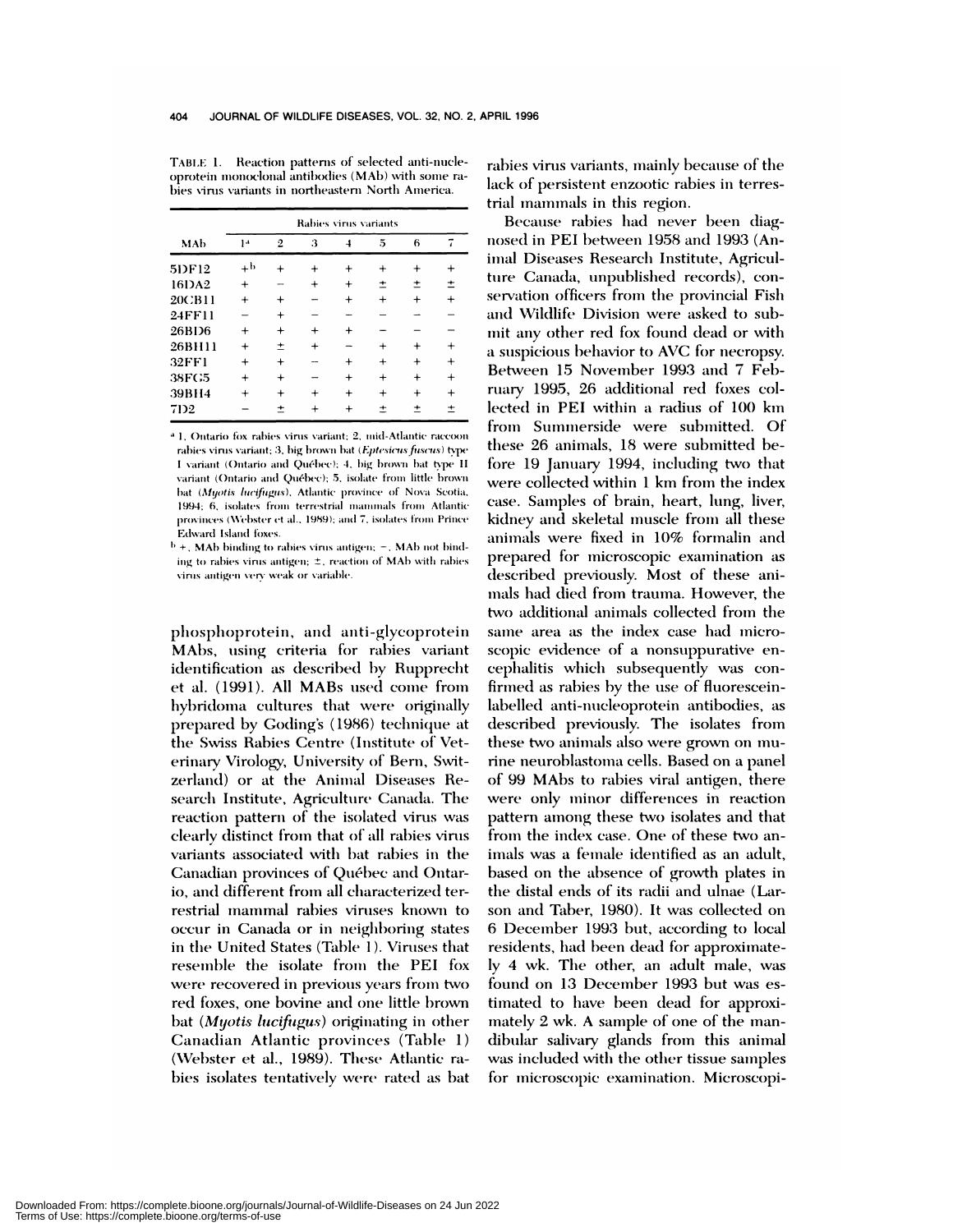

FIGURE 1. Immunoperoxidase staining of rabies antigen in clusters of acini (arrows) from a salivary gland of a red fox with rabies of probable bat origin.  $Bar = 40$  um.

cally, the interstitium of this tissue contained multifocal aggregates of inflammatory cells which, however, could not be characterized further because of autolysis. Using an immunohistochemical test (avidin-biotin complex) with a polyclonal antirabies serum (Balachandran and Charlton, 1994), we observed an abundance of positively staining material within numerous acini and excretory ducts in this tissue (Fig. 1). A portion of formalin-fixed salivary gland was prepared for electron microscopic examination (Bozzola and Russell, 1992). Ultrastructurally, a small number of rhabdoviral particles could be found within this sample  $(Fig. 2)$ .

The basis for this small cluster of bat rabies in red fox could not be determined, although two obvious scenarios must be considered, keeping in mind that probably only a fraction of the animals involved in the epizootic actually were found and submitted: either each animal independently had contact with rabid bats, or some degree of intraspecific transmission occurred. Only two species of bats are known from PEI: the little brown bat and the northern long-eared bat (Myotis septentrionalis) (Donald F. McAlpine, Curator of Zoology, New Brunswick Museum, Saint John, New Brunswick, Canada, pers. comm.). Winter roosts for bats are rare on PEI, and members of both species normally migrate out



FIGURE 2. Electron micrograph of the apical portions of two acinar cells from the salivary gland of a red fox with rabies of probable bat origin. A few virions, some with the typical bullet shape of rhaboviruses (arrows), are in the cytoplasm. Bar =  $200$  nm.

of the province before the end of September.

Considering that the third rabid fox, submitted on 13 December 1993, may have died in late November, and assuming that it had acquired rabies directly from a bat shortly before the latter left PEI, the duration of the incubation period would have been approximately 9 wk, which, although long, is within the range documented for this disease (Blancou et al., 1991). However, it would seem necessary to invoke a local epizootic of rabies among bats in the Summerside area, in order for at least three red foxes to have been infected independently by bats within, at most, a few weeks of each other. Alternatively, the demonstration of rabies antigen and the presence, albeit in small numbers, of complete virions in the salivary glands of one of the three foxes in this report are evidence of the possibility of intraspecific transmission. The only other known cluster of rabies of bat origin in terrestrial mammals in North America involved two separate incidents in Dutchess County, New York (USA), one in late 1983 and the other in late 1987, each involving three cases of rabies in gray foxes (Urocyon cinereoargenteus) (Smith and Baer, 1988). Transient transmission of rabies of bat or